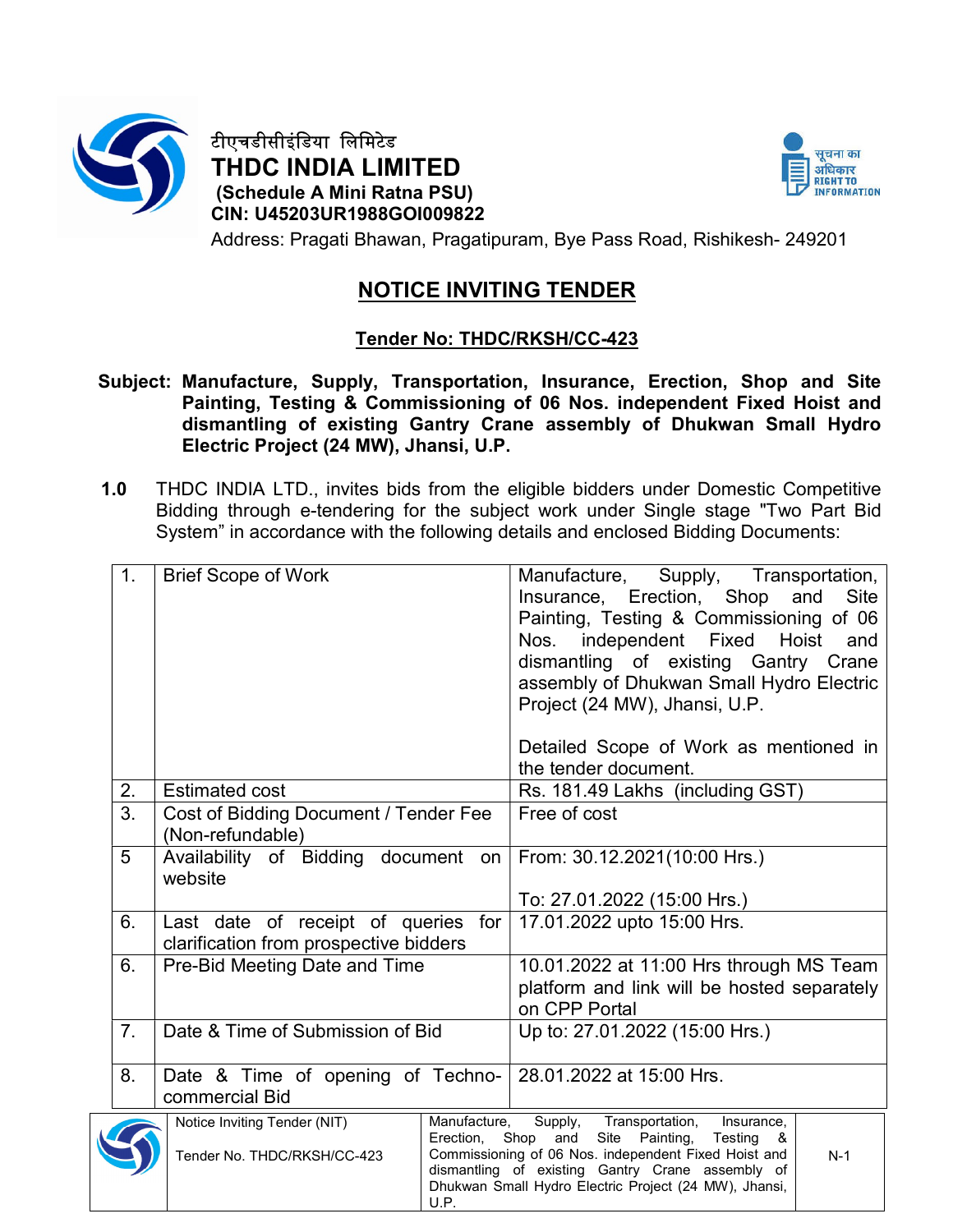| Validity of Bid             | 90 days from deadline for submission of<br>bids. |
|-----------------------------|--------------------------------------------------|
| $\vert$ 10. Currency of Bid | Indian Rupees (INR)                              |

2.0 The bidder must meet the pre-qualification requirement given below:

### Pre-qualification Requirements:

| <b>S. No.</b> | <b>Criteria</b>                                                                                                                                                                                                                                                                                                                                                      |
|---------------|----------------------------------------------------------------------------------------------------------------------------------------------------------------------------------------------------------------------------------------------------------------------------------------------------------------------------------------------------------------------|
| A.            | <b>Technical Criteria:</b>                                                                                                                                                                                                                                                                                                                                           |
| 1.            | The bidder (as a principal contractor/ sub-contractor) should have successfully/<br>substantially completed the Hydro-Mechanical works in water distribution network<br>(Canal/ reservoir /Power Projects / Irrigation Project), costing not less than the<br>following within the preceding seven years reckoned as on the date of issue of NIT<br>(on CPP Portal). |
|               | a) One work costing not less than the amount of INR 1.4 crores                                                                                                                                                                                                                                                                                                       |
|               | <b>or</b><br>b) Two works costing not less than the amount of INR 1.0 Crores each                                                                                                                                                                                                                                                                                    |
| 2.            | The bidder (as a principal contractor/ sub-contractor) should have successfully/<br>substantially completed Fabrication, Erection, Testing and commissioning of<br>Rope drum Hoist of at least 10 MT Capacity in a project. (Canal/ reservoir/<br>Irrigation/ Power Projects) within the preceding seven (7) years as on date of<br>issue of NIT (On CPP Portal).    |
| <b>B.</b>     | <b>Financial Criteria</b>                                                                                                                                                                                                                                                                                                                                            |
| 1.            | The average Annual turnover of the bidder, in the preceding three Financial years<br>from the issuance of NIT of this tender (on CPP Portal), should not be less than Rs.<br>1.80 crores.                                                                                                                                                                            |

#### Note:

1. Bids from Consortium/ Joint Venture/ Associate / Collaborator are not permitted.

- 2. In support of completed works, the bidder shall submit the copy of last bill passed / completion certificate from authority.
- 3. The work completed in the preceding seven years as on date of issue of NIT even if it has been started earlier, will also be considered as meeting the PQ requirements.

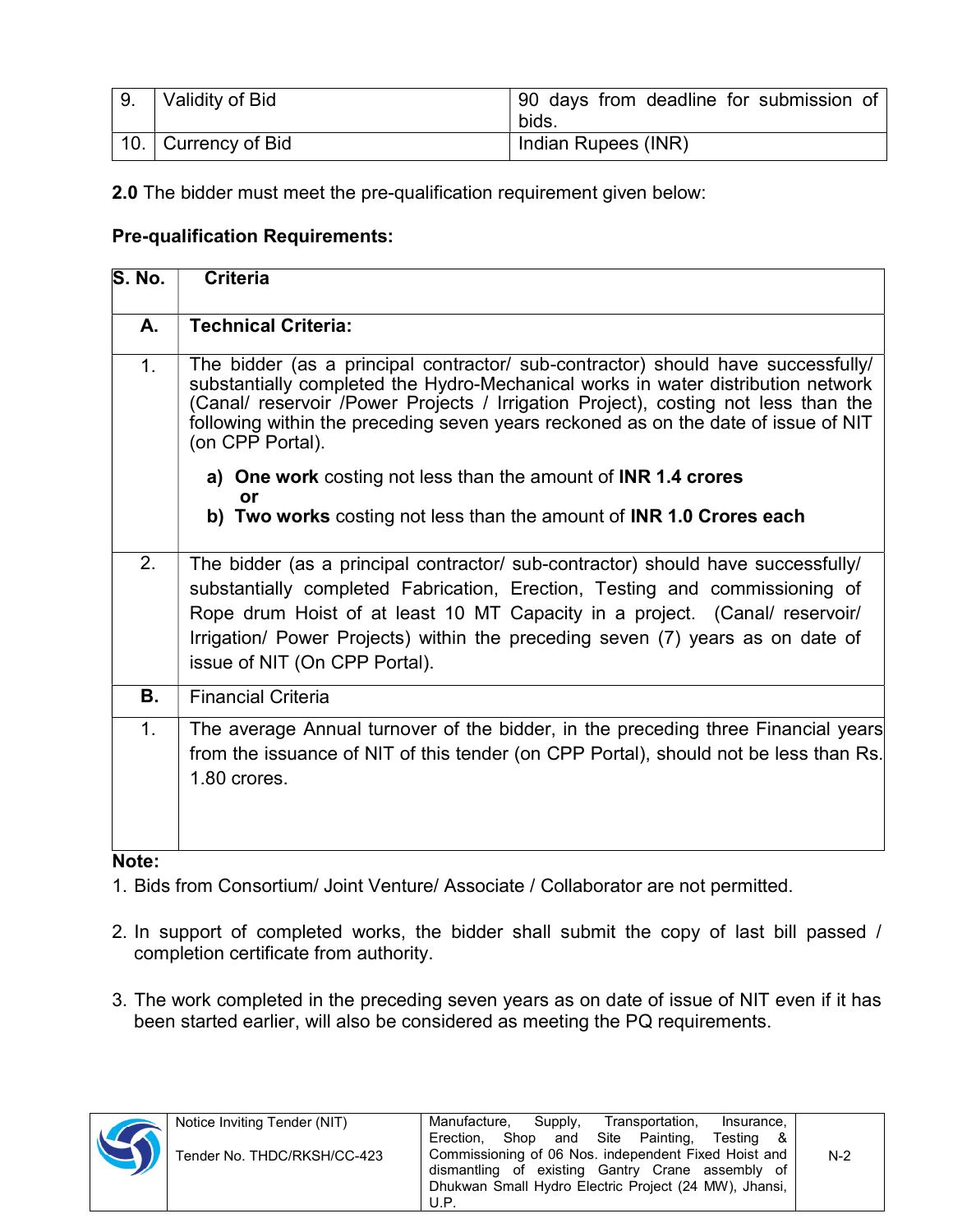- 4. Substantially completed means at least 80% of the contract value should have been completed within the preceding seven years reckoned as on the date of issue of NIT (on CPP Portal).
- 5. The work executed by the bidder's group company/ subsidiary company shall not be considered for meeting pre-qualification.
- 6. The work executed by a bidder as a sub-contractor may also be considered provided the certificate issued by main contractor is duly certified by the Authority specifying the scope of work executed by the sub-contractor in support of pre-qualification.
- 7. The work executed by the bidder, as a member of Joint Venture/ Consortium/ Associate/ can also be considered provided:

 The allocation of scope of work between the partners of the Joint Venture/ Consortium/ Associate is clearly defined in the executed JV agreement and bidder's scope of work and breakup of quantities executed by them as individual contribution in the Joint Venture / Consortium/ Associate, duly authenticated by the Authority, meet the relevant provision of PQ requirement.

- 8. The bidder should satisfy the average annual turnover criteria & net worth criteria stipulated above on its own. The Turnover of its Holding Company and subsidiaries will not be considered for the evaluation of annual turnover criteria & net worth criteria.
- 9. The bidder should provide the audited balance sheet for the last three financial years as on date of issue of NIT. In case audited balance sheet not applicable, financial results certified by a Practicing Chartered Accountant must be provided for the proof of Financial strength.
- 10. Other Income shall not be considered for arriving at annual turnover.
- 11. Details of Pre-Qualification Information may be submitted as per Section VIII Annexure-I &Annexure-J.
- 3.0 In addition to above party must submit following papers in support of their bid:
	- (i) Scanned Copy of PAN &GST Number
	- (ii) EPF & ESI Registration and EPF& ESI Code number
	- (iii) Documentary evidences in support of PQ Requirements: Bidders have to furnish the experience certificate for satisfactory completion of work mentioning Agreement no., value of work, name of work, date of start, date of completion, signature, name and designation with stamp of issuing authority etc.
	- (iv) Turn over certificate/balance sheet of last three years as mentioned in PQ criteria.

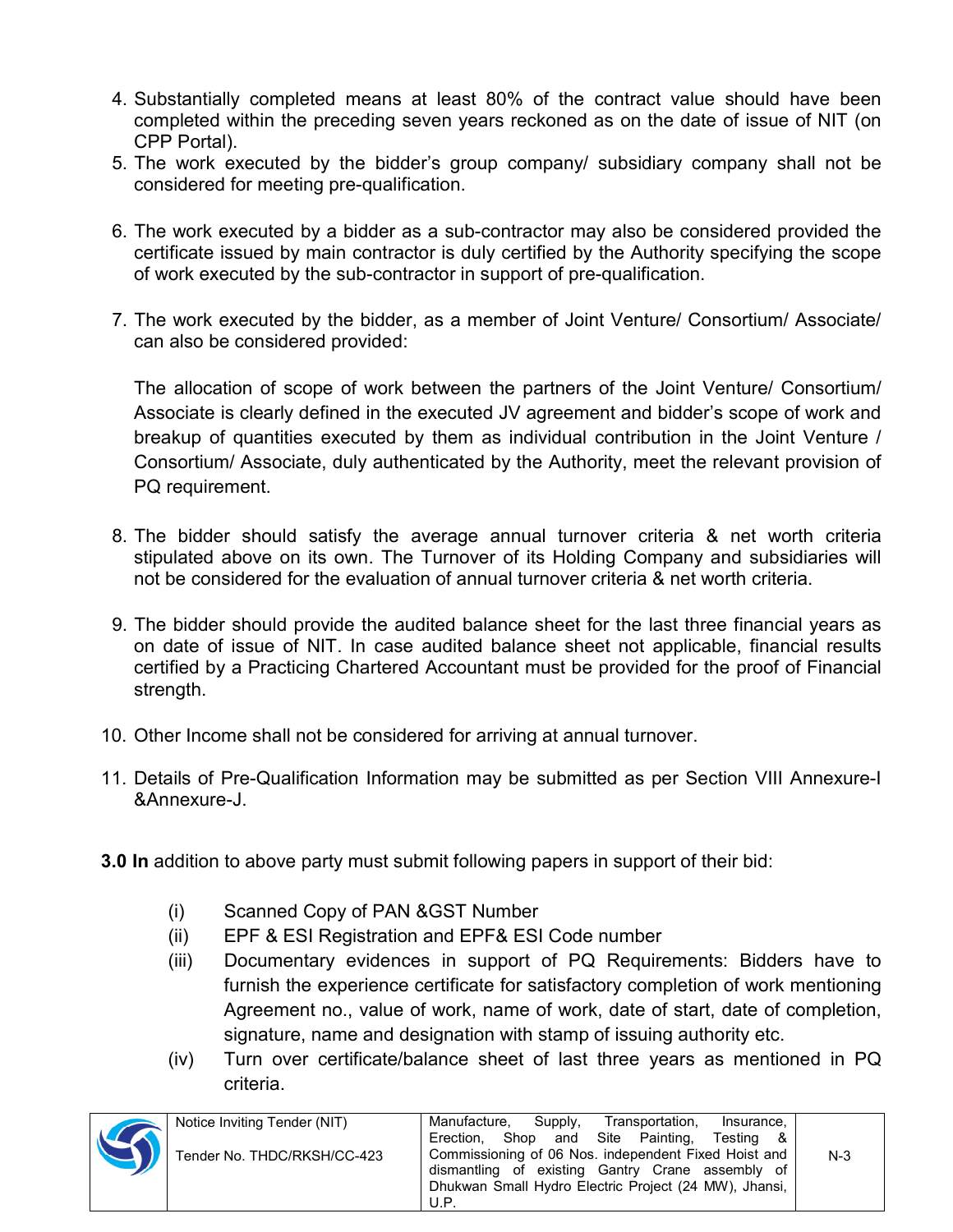(v) Tender form, Bid security declaration form etc. as per formats annexed in the tender documents.

## 4.0 Additional Notes:

- 1. Bids are invited through e-tendering by uploading and submitting the same on CPP (Central Public Procurement) e-procurement Portal website http://eprocure.gov.in/eprocure/app
- 2. The complete Bidding Document is available on CPP e-procurement Portal website http://eprocure.gov.in/eprocure/app The bidders may download the Bidding Documents accordingly after bidder registration.
- 3. All future amendments/ corrigendum/ addenda/ clarifications, if any, shall be uploaded on the website http://eprocure.gov.in/eprocure/app only. Bidders shall keep themselves updated with all such amendments/ corrigendum/ addenda/ clarifications.
- 4. The Bids are invited under single stage Two-Part Bid System. The first part (Part-I) called "PQ and Techno-Commercial Bid" shall contain Bid Security declaration form, Pre-qualification information & documentary evidence in support thereof and Techno-Commercial Information. The Part-I (PQ and Techno-commercial Bid) and Part-II (Price Bid) are to be uploaded & submitted on CPP e-procurement Portal website http://eprocure.gov.in/eprocure/app only in the prescribed format. No hard copy of the Price Bid shall be accepted.
- 5. 'Bid Security Declaration' and'Power of Attorney' shall be submitted in a sealed envelope separately offline by the stipulated bid submission closing date and time.
- 6. Conditional Bid may run the risk of rejection.
- 7. Bids from Consortium/ Joint Venture/ Associate / Collaborator are not permitted.
- 8. Notwithstanding anything stated above, THDCIL reserves the right to assess the capabilities and capacity of the bidder/ his collaborators/ associates/ subsidiaries/ group companies to perform the contract, should the circumstances warrant such assessment in the overall interest of THDCIL.
- 9. THDCIL reserves the right to reject any or all the bids or cancel/ withdraw the invitation for bid, enhance or dilute the Pre-qualification criteria, in the overall interest of THDCIL, without assigning any reason whatsoever and in such case no bidder/ intending bidder shall have any claim arising out of such action.
- 10. 'Class-I local suppliers' only are eligible to participate in this tender, as defined in the bidding documents/ Public Procurement (Preference to Make in India), Order 2017 and its subsequent amendments/ revisions issued by DPIIT. The bidders may